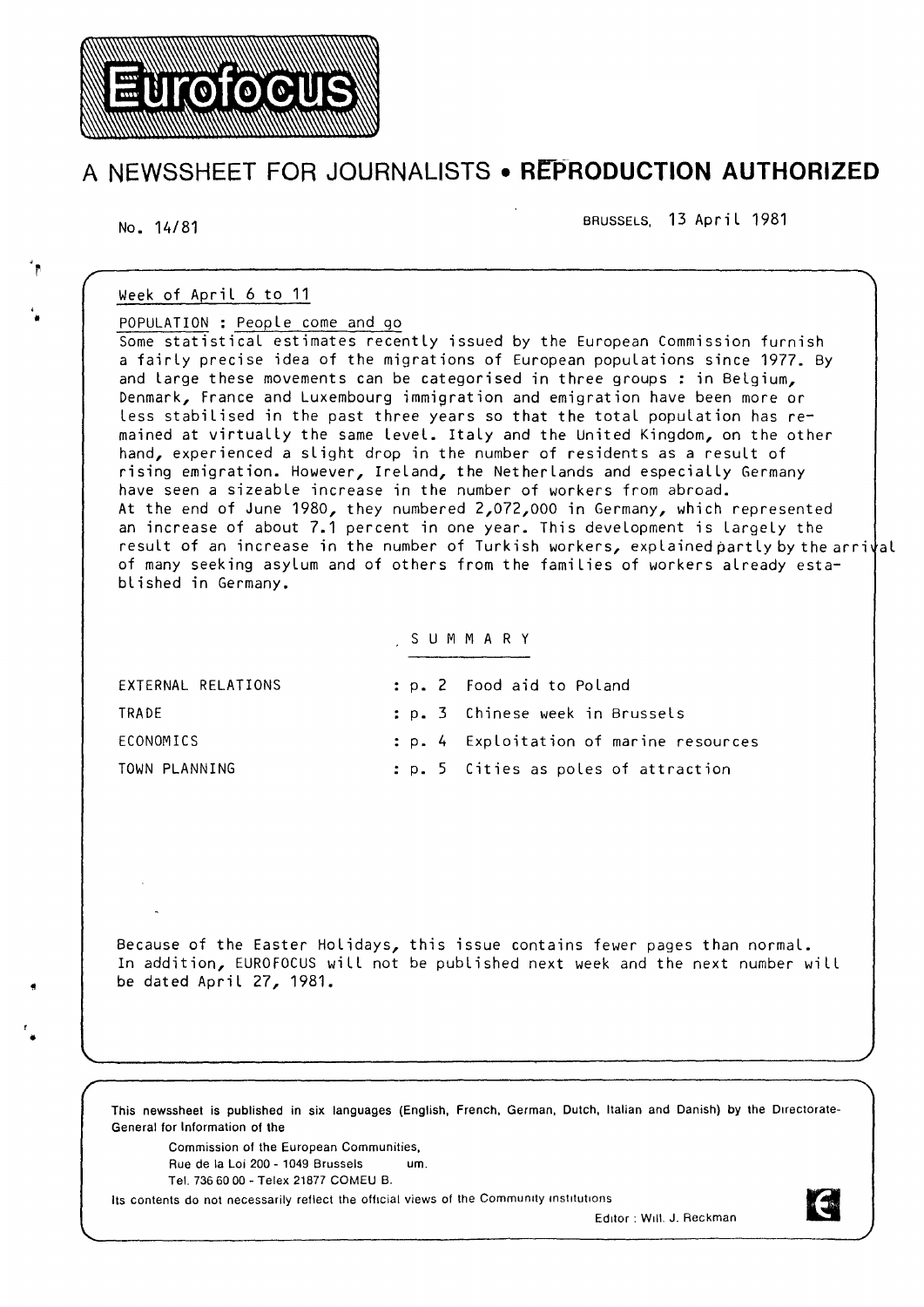## EXTERNAL RELATIONS : Food aid to Poland

Poland, which has been experiencing a period of considerable economic and political upheaval in recent months, is particularly short of food supplies. Assembled at the Community Summit in Maastricht on March 24, the Heads of State or Government of the ten member countries had already expressed their willingness to continue to contribute to the recovery of the Polish economy. Already, in December 1980, European Ministers had decided to send Poland large quantities of food products at prices 15 percent below the world market prices. The list of these products, as well as the conditions of prices and delivery, had been worked out by the European Commission in coordination with Polish authorities.

The shipments beqan in January and should continue through May. They involve 50,000 tonnes of sugar, 30,000 tonnes of butter, 3,000 tonnes of rnilk powder, 15,000 tonnes of beef, 35,000 tonnes of pork, 40,000 tonnes of rape seed, 100,000 tonnes of barley, 100,000 tonnes of rye, 25,000 tonnes of rice and 600 tonnes of olive oil.

These shipments were handled by Community exporters who concluded contracts with the Polish import agency. The EEC Commission had adopted measures allowing these exporters to purchase supplies from Community surplus stocks at reduced prices or to export them on the world market while benefitting from a special Community export rebate. More recently, the Commission recommended the approval of new shipments also at reduced prices. The amount would be slightly below the first package, but it involved some 5,000 tonnes of cheese, which had not been included in the first order. The new shipments are currently under study by the Council of Ministers. These shipments would cost about  $\pm$  35.6 million to the Community budget. Jn addition, Poland also requested and obtained credit from a number of Community member countries. This assistance is considered exceptional and designed to allow Poland to confront the difficulties it is currently facing while giving the authorities time to make fundamental changes that would Lead to a solution to the consumer-goods supply problems in the country.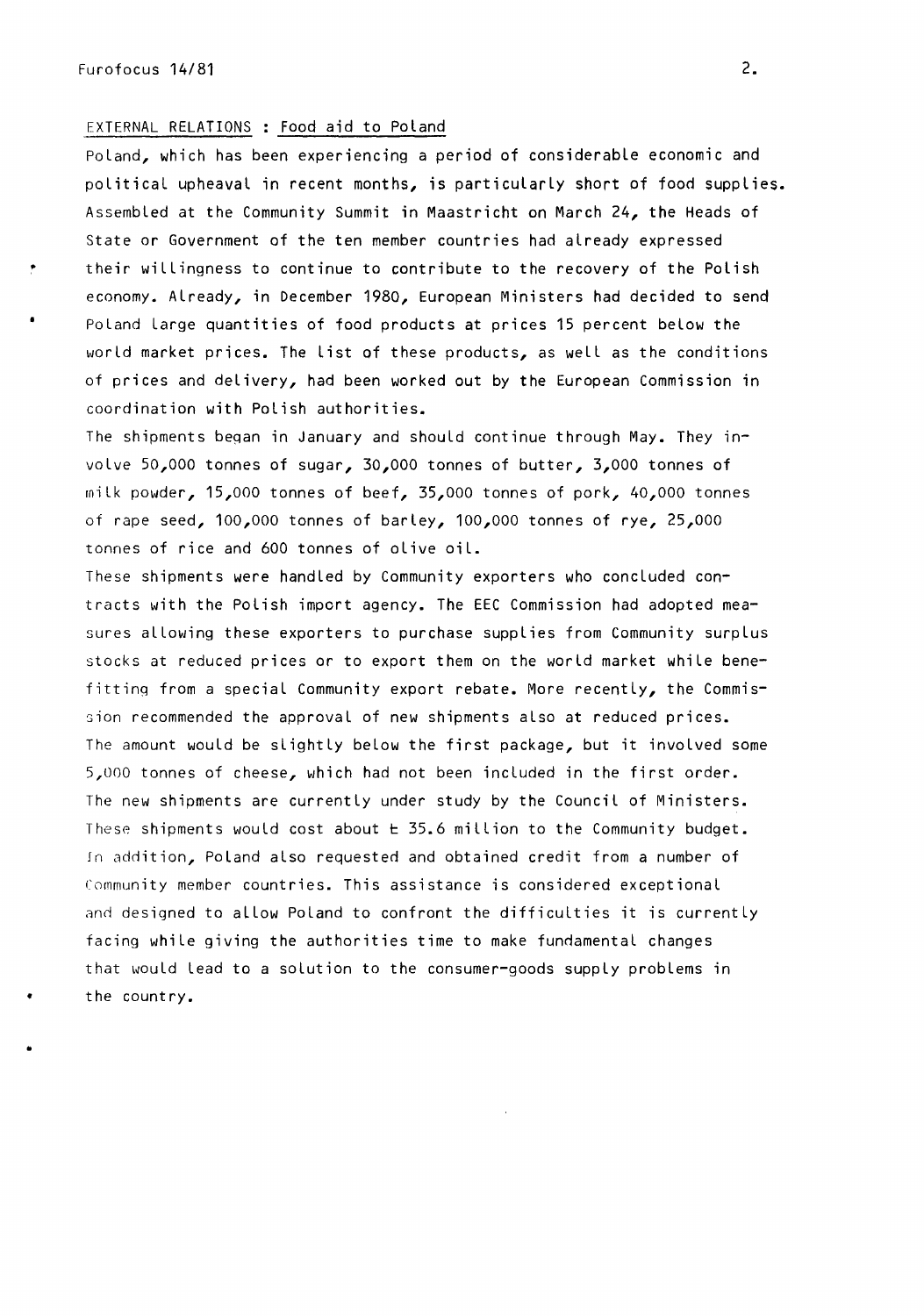#### $\frac{1}{3}$  Eurofocus 14/81  $\frac{3}{3}$

•

•

#### TRADE ; Chinese week in Brussels

Marco Polo trekked to the Orient in the 15th century in search of the highly sought after silk and spice trade and from that time onwards trade has continued to develop. In modern times, although silk and spice have been superseded by other commodities, both China and the European Community continue to exchange goods in a co-operative spirit. In Brussels from March 30-April 10, both sides had the opportunity of coming together in an historic meeting between East and West. The EEC-China Business Week, the first of it's kind, attracted the Largest delegation of Chinese officials ever to assemble in the modern Western World. Present were 100 top-Level government people, notably Vice-Premier Gu Mu and representatives from the banking and business sectors, together with 450 Europeans, representing governments and 230 banks and business firms. Indicative of the importance of this event was the presence of American interests. The 12-day event provided a unique and outstanding opportunity to examine and discuss practical ways of mutually increasing business potential in key areas.

In his opening speech, Gaston Thorn, President of the European Commission, spoke of the Business Week in terms of a "new form of co-operation between the EEC and China". In broader terms, he cited the meeting as "one of the surest factors for peace and mutually beneficial development". Mr. Gu Mu, Vice Premier of China shared the opinion expressed by Mr. Thorn, adding that "unfortunately, the international situation is turbulent ... The peoples of all countries must close their ranks to combat II the hegemonistic policy of aggression and expansion. He felt that the EEC had become a major force in the world arena, and expressed the hope that the EEC would play a more active role in international affairs. Since the signing in 1978 of a framework trade agreement, EEC-China trade has grown substantially. During the first nine months of 1980 Europe imported goods to the tune of  $t \leq 697$  million, while China imported  $t \leq 642$ million worth of Community products.

During the Last year, however, China cut back significantly on imports attributable to what the Chinese refer to as a period of economic readjustment.

Community officials hope that the Business Week will be successful in terms of clinching some important business deals. Due to a slump in trade in the western world, the Community is Looking to countries such as China for markets for high technology goods such as chemicals and computers in exchange for raw materials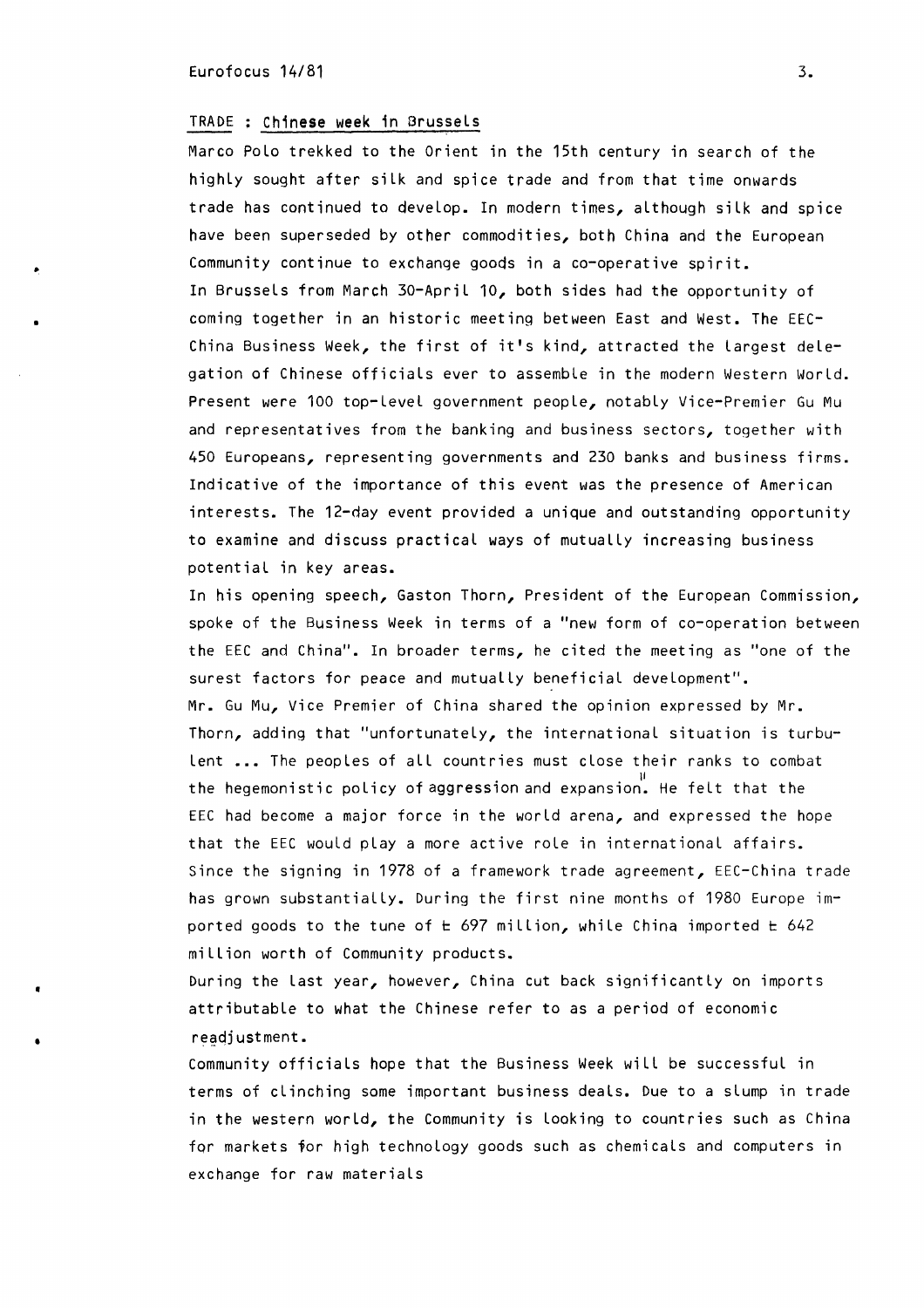•

•

# ECONOMICS : Exploitation of marine resources

Among the various developments which are frequently seen as providing a stimulus to stagnating economies in the medium-term are the growth of the telematic and bio-technology industries. But less attention is given to the exploitation of the resources on the seabed, even though considerable recognition is being given to the potential of the oceans, which cover twothirds of the planet. Already efforts are underway to rationally and systematically exploit the possibilities of obtaining increased food supplies from sea-farming. In the field of energy, it is known that there are important reserves of underwater oil and natural gas. As far as mineral resources are concerned, there are also the now-familiar iron ore nodules on the floor of the oceans, whose exploitation has not yet really gotten underway because of a lack of appropriate technology. Since 1976 the European Community has also developed a policy of managing and conserving fish resources, but it has had considerable difficulty in agreeing to an overall common fishing policy which covers all the structural, social, scientific and commercial aspects of the industry. And as far as the prospecting or exploitation of oceanbed resources is concerned, nothing has yet got underway at the Community level.

On the other hand, these questions are at the heart of the United Nations Conference on the Law of the Sea, which is currently at a crucial stage. The European Community is negotiating the possibility of being a contractiny party, independently of the ten Member States, to the international convention which should eventually emerge from the conference. Recently the Economic and Monetary Committee of the European Parliament issued a report seeking to draw the attention of Community authorities to certain essential aspects of the problem of the development of marine resources, such as the security of the Community in natural resources or pollution of the marine environment. The Parliamentary Committee declared that the Convention on the Law of the Sea currently being drafted should be considered as "an essential element of the new world economic order". But it also regretted that the establishment of exclusive economic zones by coastal states might Lead to "an injustice, especially for developing countries which are geographically disadvantaged". One of the notable recommendations of the Committee report is the advice to the Community that it use the anticipated results of the Law of the Sea Conference as a "starting point for undertaking a Community policy for marine natural resources and energy".